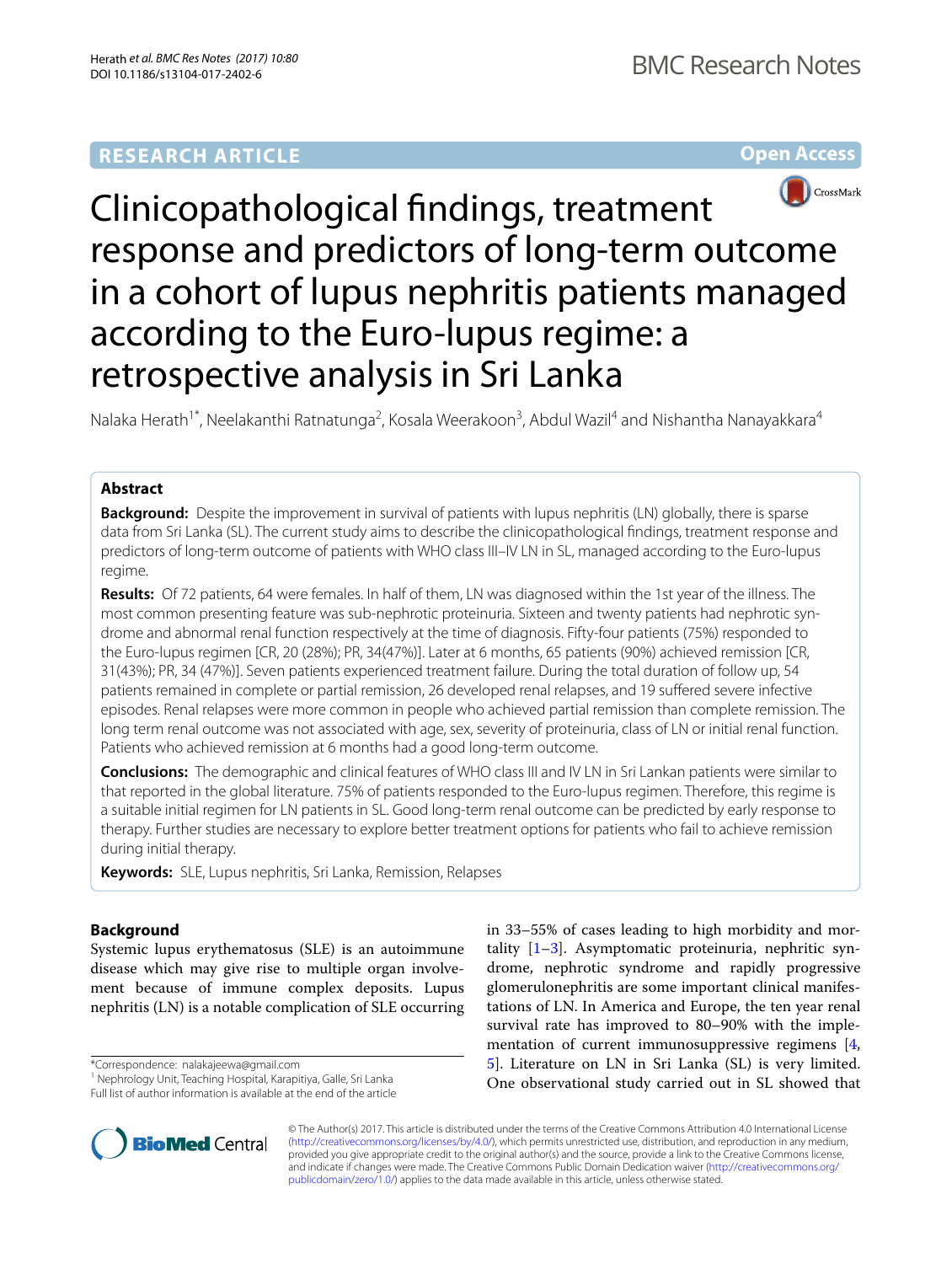69% of patients developed renal involvements during a follow up of 3 years. The majority of them had focal or diffuse proliferative glomerulonephritis [[6\]](#page-4-4). The current study aims to describe the clinicopathological findings, treatment response and predictors of long-term outcome of patients with WHO class III–IV LN in SL, managed according to the Euro-lupus regime.

#### **Methods**

## **Patient selection**

This is a retrospective analysis of the demography, clinical features, response to treatment and other complications in 72 Sri Lankan patients with renal histology confirmed WHO class III and IV lupus nephritis (Class III;  $N = 18$ , Class IV;  $N = 54$ ) followed up at the Teaching Hospital, Kandy during the period January 2005–December 2011. SLE was diagnosed according to the criteria given by American College of Rheumatology. Patients who had pre-existing chronic kidney disease, pregnancy, previous malignancy and diabetes mellitus were excluded from the study. The study was approved by the Ethical Review Committee of the University of Peradeniya and written informed consent was obtained from all patients.

#### **Treatment received**

All patients ( $n = 72$ ) had been initially managed according to the Euro-lupus regime with low dose IV Cyclophosphamide pulses (6 pulses of IV Cyclophosphamide at a fixed dose of 500 mg fortnightly) and tapering dose of Prednisolone [[7](#page-4-5)]. All patients had received 3 daily pulses of 500 mg of IV Methyl Prednisolone. A dosage of 1 mg/kg/day of Prednisolone had been given for 4 weeks, to critically ill patients, patients with renal impairment, nephrotic syndrome or severe extra-renal disease. Thereafter, the dosages were tapered by 10 mg of Prednisolone every month. All the other patients had been given a dose of 0.5 mg/kg/day of Prednisolone for 4 weeks. The dosage was tapered by 5 mg of Prednisolone every month. In all patients, glucocorticoid therapy was maintained at 7.5–10 mg of Prednisolone per day. After achieving complete or partial remission, they had been treated with Azathioprine (1.5–2 mg/kg) ( $n = 54$ , 75%) and maintained on a low dose of Prednisolone. Treatment failure patients after initial Euro-lupus regime, were treated with Mycophenolate Mofetil (MMF 1 g/day)  $(n = 18, 25%)$  and low dose Prednisolone.

# **Definitions**

Treatment failure was defined as any of the following 3 features:

- 1. Absence of a primary response
- A. For patients with a baseline serum creatinine level  $>1.3$  but  $<2.6$  mg/dl, absence of a primary

response was defined as failure of the serum creatinine level to decrease to <1.3 mg/dl at 6 months.

- B. For patients with a baseline serum creatinine level >2.6 mg/dl, absence of a primary response was defined as failure of the serum creatinine level to improve by 50% at 6 months.
- C. For patients with nephrotic syndrome without renal impairment (serum creatinine level <1.3 mg/dl), absence of a primary response was defined as the persistence of nephrotic syndrome at 6 months.
- 2. A glucocorticoid-resistant flare (defined as a severe flare that did not respond to a 1-month increase in the glucocorticoid dosage)

A severe flare was defined as one of the following 3 features: 33% increase in serum creatinine level within a 1-month period, development of nephrotic syndrome, or severe systemic disease (severe systemic disease defined as central nervous system disease, thrombocytopenia, haemolytic anaemia, lupus pneumonitis, lupus myocarditis, extensive skin vasculitis, or serositis not responding to low-dose glucocorticoid). Benign renal flares were defined as appearance of sub-nephrotic proteinuria without increase in serum creatinine level or severe systemic disease.

3. A doubling of the serum creatinine level over the lowest value reached at any time during the follow up and confirmed on 2 consecutive visits 1 month apart.

Complete remission (CR) was defined as 24-h urinary protein level less than 0.3 g/day and normal renal function (serum creatinine level <1.3 mg/dl) with an inactive urinary sediment.

Partial remission (PR) was defined as a urinary sediment with less than 10 red blood cells per high-power field,  $\leq$ 25% increase in baseline creatinine, and  $\geq$ 50% reduction in baseline proteinuria to  $\leq$ 1.5 g/day.

#### **End points**

Renal functions had been assessed on a regular basis monthly in all patients up to 1 year. However, further follow up was possible in only 61 patients as 11 were lost to follow up. The total duration of follow up varied from 1 to 6 years. The primary end point was treatment failure, which was defined as one of the following 3 features: absence of a primary response after 6 months of therapy, occurrence of a glucocorticoid-resistant flare, or a doubling of the serum creatinine level. Secondary end points were the rate of renal remissions and the number of severe flares.

#### **Statistical analysis**

Results are expressed as means and standard deviations (SD) when presenting summary measures of continuous variables. Categorical variables are presented as numbers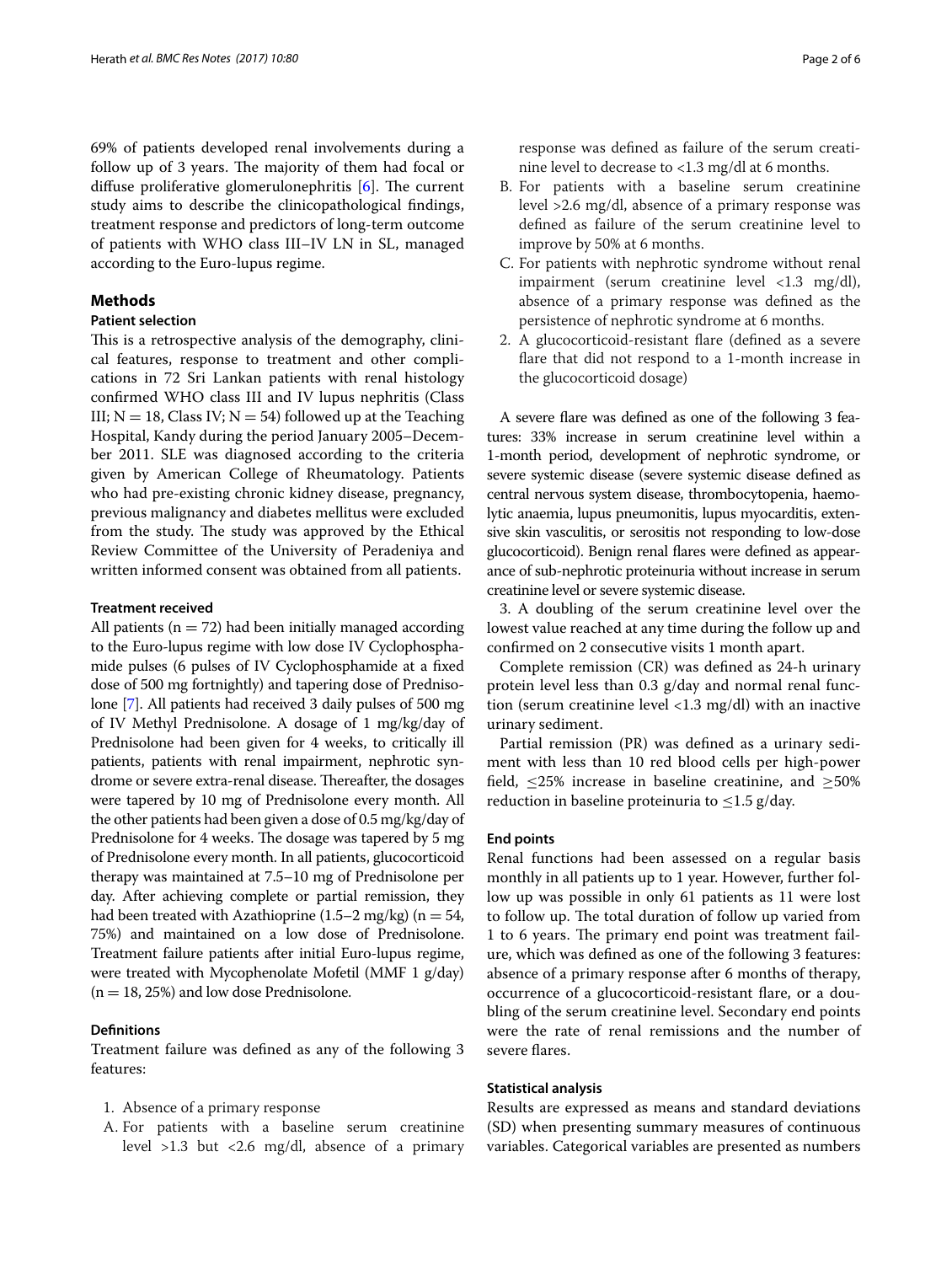and percentages. Data analysis was done using Minitab (version 14) statistical software by means of measures of central tendencies and appropriate application of parametric and non-parametric statistics. Determination of different categories and number of patients were done as per the definitions given above. Association of different parameters with renal outcomes (CR, PR) was achieved by using the Student's *t* test (age), Chi square test (level of proteinuria, initial kidney function, etc.) and Fisher's exact test (gender, number of relapses etc.). P values of less than 0.05 were regarded as statistically significant.

#### **Results**

Of 72 patients, 64 (89%) were females and the mean age of the total cohort was 28 years (range 13–60 years). In 37(51%) patients, LN was diagnosed within one year following the diagnosis of SLE. The commonest presentation was sub-nephrotic proteinuria ( $n = 56, 78\%$ ). Sixteen (22%) presented with nephrotic syndrome and 20 (28%) had abnormal renal function (serum creatinine >1.3 mg/dl).

Fifty-four patients (75%) responded to the Euro-lupus regimen [CR, 20 (28%); PR, 34 (47%)]. Later at 6 months, 65 patients (90%) achieved remission [CR, 31(43%); PR, 34 (47%)]. Seven patients (10%) experienced treatment failure. Of them three patients (4%) progressed to end stage renal disease and four patients (6%) had experienced doubling of serum creatinine. Eleven patients (15%) were lost to follow up. There was no significant difference between CR and PR in relation to the class of lupus nephritis at 1 year or during total duration of follow up (Fisher's exact test; P values  $= 0.401$  and 0.301 respectively) (Table [1](#page-3-0)).

The total number of relapses during follow up was 26 (36%). A higher proportion of relapses were seen among the patients who achieved PR than CR ( $P < 0$ . 05). Long term renal outcome (CR, PR) as per the number of patients available at present (current status), was not associated with age, sex, level of proteinuria or kidney function at diagnosis (Table [2\)](#page-4-6). Patients who achieved CR or PR with immunosuppressive therapy at 6 months showed good long-term outcome (P value  $= 0.003$ ). Severe infections were reported in 19 patients in our study.

## **Discussion**

Renal involvement is often a cause of significant morbidity and mortality in SLE. In most studies, renal involvement was found in approximately one half of patients with SLE [\[1](#page-4-0), [8](#page-4-7)]. The young age of onset of LN and female predominance in our series is comparable to other studies [\[4](#page-4-2), [8](#page-4-7), [9\]](#page-4-8). The majority had renal involvement within the 1st year of onset of SLE, as has been reported in other studies too [[4,](#page-4-2) [8](#page-4-7), [9](#page-4-8)].

There are some similarities of clinical and biochemical features in patients in our study and the Euro lupus nephritis trial (ELNT) [[7\]](#page-4-5). In our study, 28% of patients had abnormal renal functions at diagnosis and 22% had nephrotic syndrome as the presenting feature and in the ELNT study, the figures were 22 and 28% respectively [[7\]](#page-4-5). In both studies, patients had proliferative LN in one dominant race (our patient population was Sri Lankan and ELNT study mainly consisted of Caucasians). The rate of renal remission in the ELNT study was 71% which was similar to that observed in our patients (75%) after the Euro-lupus regimen. However; we achieved high renal remission of up to 90% which may be due to the introduction of different treatment regime for those who had treatment failure after initial treatments. Further studies are necessary to explore better treatment options for these patients with treatment failure.

The number of renal relapses in our study and ELNT were 36 and 27% respectively. More relapses were seen among the patients who achieved PR than CR. A majority of patients experienced renal flare, while they were on Azathioprine. Because a very selective and small number of patients were given MMF, we could not compare the effectiveness of MMF over Azathioprine. This needs further studies in SL.

Infections as a sequel to immunosuppressive therapy have been reported as a fairly common problem in our region  $[8, 10-12]$  $[8, 10-12]$  $[8, 10-12]$  $[8, 10-12]$  $[8, 10-12]$ . Severe infective episodes were reported only in 19 patients in our study. It is possible that the rate of infection is much higher than that mentioned here, due to under reporting of such episodes managed at local hospitals or by general practitioners.

Many studies [\[13](#page-4-11)[–17\]](#page-5-0) have already described poor prognostic factors. These include young age of onset of nephritis, African American ethnicity, hypertension, renal impairment at onset of LN, and poor pathologic findings on kidney biopsy [\[13–](#page-4-11)[17\]](#page-5-0). A few studies have analysed whether the initial response to therapy predicts long-term renal outcome. Levey et al., found that treatment response was prognostic in a cohort of 63 patients with severe lupus nephritis [[16\]](#page-5-1). Houssiau and colleagues have demonstrated that an early response to therapy at 6 months is the best predictor of good long-term renal outcome [\[13\]](#page-4-11). Our study also confirms that the long term renal outcome can be predicted by good response to therapy at 6 months.

From these results, we can confirm that the Euro-Lupus regimen is a suitable initial regimen for LN patients in SL. Use of alternative therapy in remission induction and maintenance is beneficial in patients who responded poorly to the Euro-lupus regimen.

There are some limitations in our study. This is a retrospective study in one race with a small sample size. A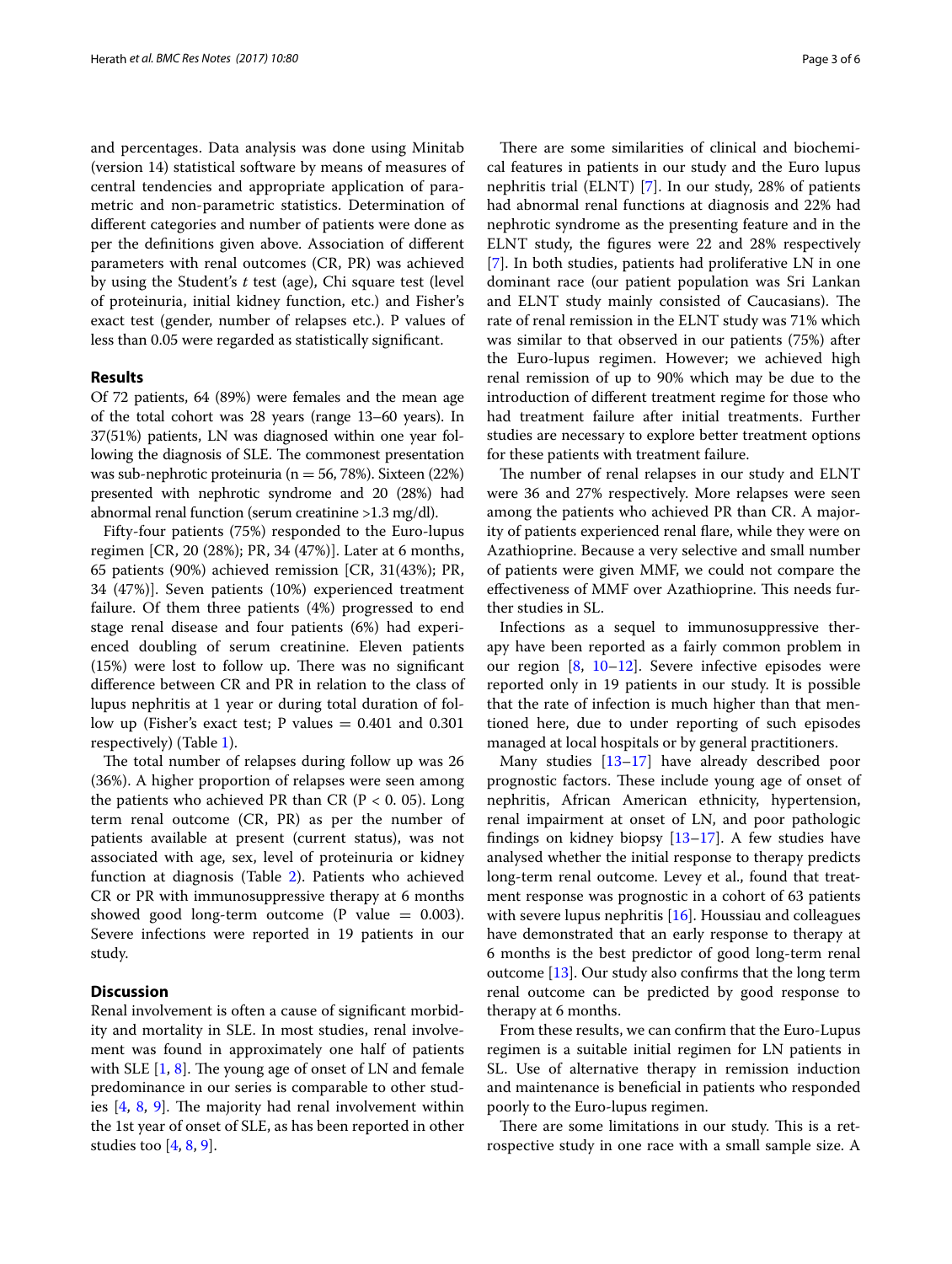| Description                                 |          | Number of patients followed up at     |         | different time points (n (%))                                                                                         |          |                          |          |                |                    |                          |          |                |
|---------------------------------------------|----------|---------------------------------------|---------|-----------------------------------------------------------------------------------------------------------------------|----------|--------------------------|----------|----------------|--------------------|--------------------------|----------|----------------|
|                                             |          | Biopsy class III (n = 18)             |         |                                                                                                                       |          | Biopsy class IV (n = 54) |          |                | Total ( $n = 72$ ) |                          |          |                |
|                                             |          | 3 months 6 months 1 year <sup>a</sup> |         | Current status <sup>b</sup>                                                                                           |          | 3 months 6 months 1 year |          | Current status |                    | 3 months 6 months 1 year |          | Current status |
|                                             | 13(72)   | 13(72)                                | 13(72)  | 13(72)                                                                                                                | 15 (28)  | 18 (33)                  | 28 (52)  | 27 (50)        | 20 (28)            | 31(43)                   | 41 (57)  | 40 (56)        |
| Æ                                           | 5 (28)   | 5 (28)                                | 5 (28)  | 2(11)                                                                                                                 | 21 (39)  | 29 (54)                  | 19(35)   | 12(22)         | 34 (47)            | 34(47)                   | 24 (33)  | 14 (19)        |
| Treatment failure                           |          |                                       |         |                                                                                                                       | 18(33)   | 7(13)                    | 7(13)    | 7(13)          | 18(25)             | 7(10)                    | 7(10)    | 7(10)          |
| Lost follow up                              |          |                                       |         | 3(17)                                                                                                                 |          |                          |          | 8 (15)         |                    |                          |          | (1(15)         |
| Total                                       | 18 (100) | 18 (100)                              | 18(100) | 18 (100)                                                                                                              | 54 (100) | 54 (100)                 | 54 (100) | 54 (100)       | 72 (100)           | 72 (100)                 | 72 (100) | 72 (100)       |
| CR complete remission, PR partial remission |          |                                       |         |                                                                                                                       |          |                          |          |                |                    |                          |          |                |
|                                             |          |                                       |         | <sup>3</sup> Fisher's exact test between CR and PR in relation to class of lupus nephritis at 1 year; P value = 0.401 |          |                          |          |                |                    |                          |          |                |
|                                             |          |                                       |         | Fishers exact test between CR and PR in relation to class of lupus nephritis at present; P value = 0.301              |          |                          |          |                |                    |                          |          |                |

<span id="page-3-0"></span>

| is in case is             |  |
|---------------------------|--|
|                           |  |
|                           |  |
|                           |  |
|                           |  |
|                           |  |
|                           |  |
|                           |  |
| ֦֧֦֧֦֧֦֧֦֧                |  |
| $\ddot{\phantom{a}}$      |  |
|                           |  |
| i                         |  |
|                           |  |
|                           |  |
|                           |  |
|                           |  |
|                           |  |
|                           |  |
|                           |  |
|                           |  |
| הם אם הם ביו הוודרת האם ה |  |
|                           |  |
|                           |  |
|                           |  |
|                           |  |
|                           |  |
|                           |  |
|                           |  |
| :                         |  |
|                           |  |
|                           |  |
|                           |  |
|                           |  |
|                           |  |
|                           |  |
|                           |  |
|                           |  |
|                           |  |
|                           |  |
|                           |  |
|                           |  |
|                           |  |
|                           |  |
|                           |  |
|                           |  |
|                           |  |
|                           |  |
|                           |  |
|                           |  |
|                           |  |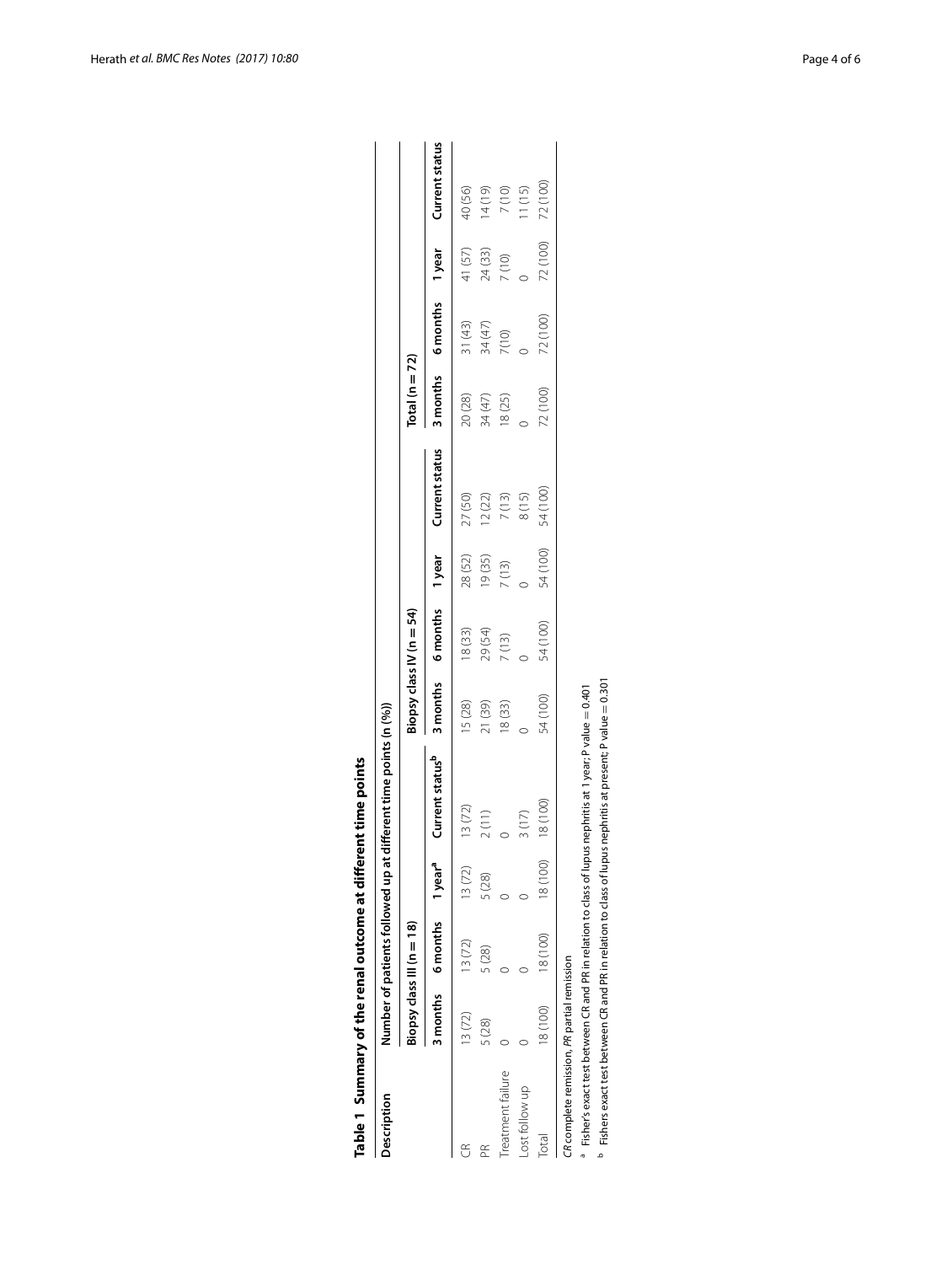#### <span id="page-4-6"></span>**Table 2 Association of long term renal outcome with clinical parameters**

| <b>Description</b>                            | <b>Number of patients followed</b><br>up [n (%)] |               | P value              |
|-----------------------------------------------|--------------------------------------------------|---------------|----------------------|
|                                               | $CR (n = 53)$                                    | $PR (n = 14)$ |                      |
| Mean age [years (SD)]                         | 27.6(9)                                          | 28.2 (10)     | $0.672$ <sup>a</sup> |
| Gender                                        |                                                  |               |                      |
| Male                                          | 6(11)                                            | $\Omega$      | 0.330 <sup>b</sup>   |
| Female                                        | 47 (89)                                          | 14 (100)      |                      |
| No of relapses                                |                                                  |               |                      |
| One                                           | 15 (28)                                          | 1(7)          | 0.004 <sup>b</sup>   |
| Two                                           | 1(2)                                             | 4(29)         |                      |
| Level of proteinuria at the time of diagnosis |                                                  |               |                      |
| Nephrotic                                     | 11(21)                                           | 1(7)          | $0.435^{b}$          |
| Sub-nephrotic                                 | 41 (77)                                          | 13 (93)       |                      |
| eGFR at the time of diagnosis                 |                                                  |               |                      |
| Low                                           | 10(19)                                           | 3(21)         | 0.99 <sup>b</sup>    |
| Normal                                        | 43 (81)                                          | 11 (79)       |                      |

*CR* complete remission, *PR* partial remission

<sup>a</sup> Unpaired t test

**b** Fisher's exact test

very selective and small number of patients were given MMF. Six patients who achieved partial remission were lost to follow up. In addition, steroid dosing was not uniform in all patients. These factors could have influenced the final result.

#### **Conclusions**

The demographic and clinical features of WHO class III and IV LN in Sri Lankan patients were similar to that reported in the global literature. 75% of patients responded to the Euro-lupus regimen. Therefore, this regime is a suitable initial treatment for LN patients in SL. This study confirms that good long term renal outcome can be predicted by early response to therapy. Further studies are necessary to explore better treatment options for patients who fail to achieve remission during initial therapy.

#### **Abbreviations**

CR: complete remission; ELNT: Euro lupus nephritis trial; LN: lupus nephritis; MMF: mycophenolate mofetil; PR: partial remission; SD: standard deviations; SL: Sri Lanka; SLE: systemic lupus erythematosus.

#### **Authors' contributions**

Contributors, NH conceived and designed the study and drafted the report. NH, AW, NR and NN collected data. NR carried out the histo-pathological analysis. KW contributed to data entry and analysis. All authors contributed to the review and revision of the report and have seen and approved the final version. All authors read and approved the final manuscript.

#### **Author details**

<sup>1</sup> Nephrology Unit, Teaching Hospital, Karapitiya, Galle, Sri Lanka.<sup>2</sup> Department of Pathology, Faculty of Medicine, University of Peradeniya, Peradeniya, Sri

Lanka.<sup>3</sup> Department of Parasitology, Faculty of Medicine and Allied Sciences, Rajarata University of Sri Lanka, Saliyapura, Sri Lanka. <sup>4</sup> Nephrology Unit, Teaching Hospital, Kandy, Sri Lanka.

#### **Acknowledgements**

The authors are most grateful to Professor S.A.M. Kularatne and Dr. Rajeewa Dassanayake for critical reading of the manuscript. We also thank Dr. Nilakshi Subasinghe, Mrs Sureka Samanmali, the medical, nursing staff of Kandy Teaching Hospital and Nadeeka Herath of the Department of Pathology, University of Peradeniya for helping data collection and type setting. There was no funding support for this study.

#### **Competing interests**

The authors declare that they have no competing interests.

#### **Availability of data and materials**

Data sets analysed during the current study will be available for other researchers from the corresponding author on reasonable request.

#### **Ethics approval and consent to participate**

Ethical approval for the study was obtained from the Ethics Committee of the Faculty of Medicine, University of Peradeniya, Sri Lanka and written informed consent was obtained from all patients.

#### Received: 18 June 2016 Accepted: 24 January 2017 Published online: 02 February 2017

#### **References**

- <span id="page-4-0"></span>1. Cameron JS. Lupus nephritis. J Am Soc Nephrol. 1999;10:413–24.
- 2. Costenbader KH, Desai A, Alarcón GS, Hiraki LT, Shaykevich T, Brookhart MA, et al. Trends in the incidence, demographics, and outcomes of endstage renal disease due to lupus nephritis in the US from 1995 to 2006. Arthritis Rheum. 2011;63:1681–8.
- <span id="page-4-1"></span>3. Ward MM. Access to care and the incidence of endstage renal disease due to systemic lupus erythematosus. J Rheumatol. 2010;37:1158–63.
- <span id="page-4-2"></span>4. Faurschou M, Dreyer L, Kamper A-L, Starklint H, Jacobsen S. Long-term mortality and renal outcome in a cohort of 100 patients with lupus nephritis. Arthritis Care Res (Hoboken). 2010;62:873–80.
- <span id="page-4-3"></span>5. Houssiau FA, Vasconcelos C, D'Cruz D, Sebastiani GD, de Ramon Garrido E, Danieli MG, et al. The 10-year follow-up data of the Euro-Lupus Nephritis Trial comparing low-dose and high-dose intravenous cyclophosphamide. Ann Rheum Dis. 2010;69:61–4.
- <span id="page-4-4"></span>6. Galapatthy P, Wazeel AN, Nanayakkara S, Sheriff R. Clinical features of systemic lupus erythematosus in Sri Lankan patients: results from a lupus clinic. Ceylon Med J. 2000;45:162–5.
- <span id="page-4-5"></span>7. Houssiau FA, Vasconcelos C, D'Cruz D, Sebastiani GD, de Garrido Ed ER, Danieli MG, et al. Immunosuppressive therapy in lupus nephritis: the Euro-lupus nephritis trial, a randomized trial of low-dose versus highdose intravenous cyclophosphamide. Arthritis Rheum. 2002;46:2121–31.
- <span id="page-4-7"></span>8. Dhir V, Aggarwal A, Lawrence A, Agarwal V, Misra R. Long-term outcome of lupus nephritis in Asian Indians. Arthritis Care Res (Hoboken). 2012;64:713–20.
- <span id="page-4-8"></span>9. Chan T-M, Tse K-C, Tang CS-O, Mok M-Y, Li F-K, Hong Kong Nephrology Study Group. Long-term study of mycophenolate mofetil as continuous induction and maintenance treatment for diffuse proliferative lupus nephritis. J Am Soc Nephrol. 2005;16:1076–84.
- <span id="page-4-9"></span>10. Moroni G, Quaglini S, Gallelli B, Banfi G, Messa P, Ponticelli C. The longterm outcome of 93 patients with proliferative lupus nephritis. Nephrol Dial Transpl. 2007;22:2531–9.
- 11. Mok CC, Ho CTK, Chan KW, Lau CS, Wong RWS. Outcome and prognostic indicators of diffuse proliferative lupus glomerulonephritis treated with sequential oral cyclophosphamide and azathioprine. Arthritis Rheum. 2002;46:1003–13.
- <span id="page-4-10"></span>12. Bono L, Cameron JS, Hicks JA. The very long-term prognosis and complications of lupus nephritis and its treatment. QJM. 1999;92:211–8.
- <span id="page-4-11"></span>13. Houssiau FA, Vasconcelos C, D'Cruz D, Sebastiani GD, de Ramon Garrido E, Danieli MG, et al. Early response to immunosuppressive therapy predicts good renal outcome in lupus nephritis: lessons from long-term